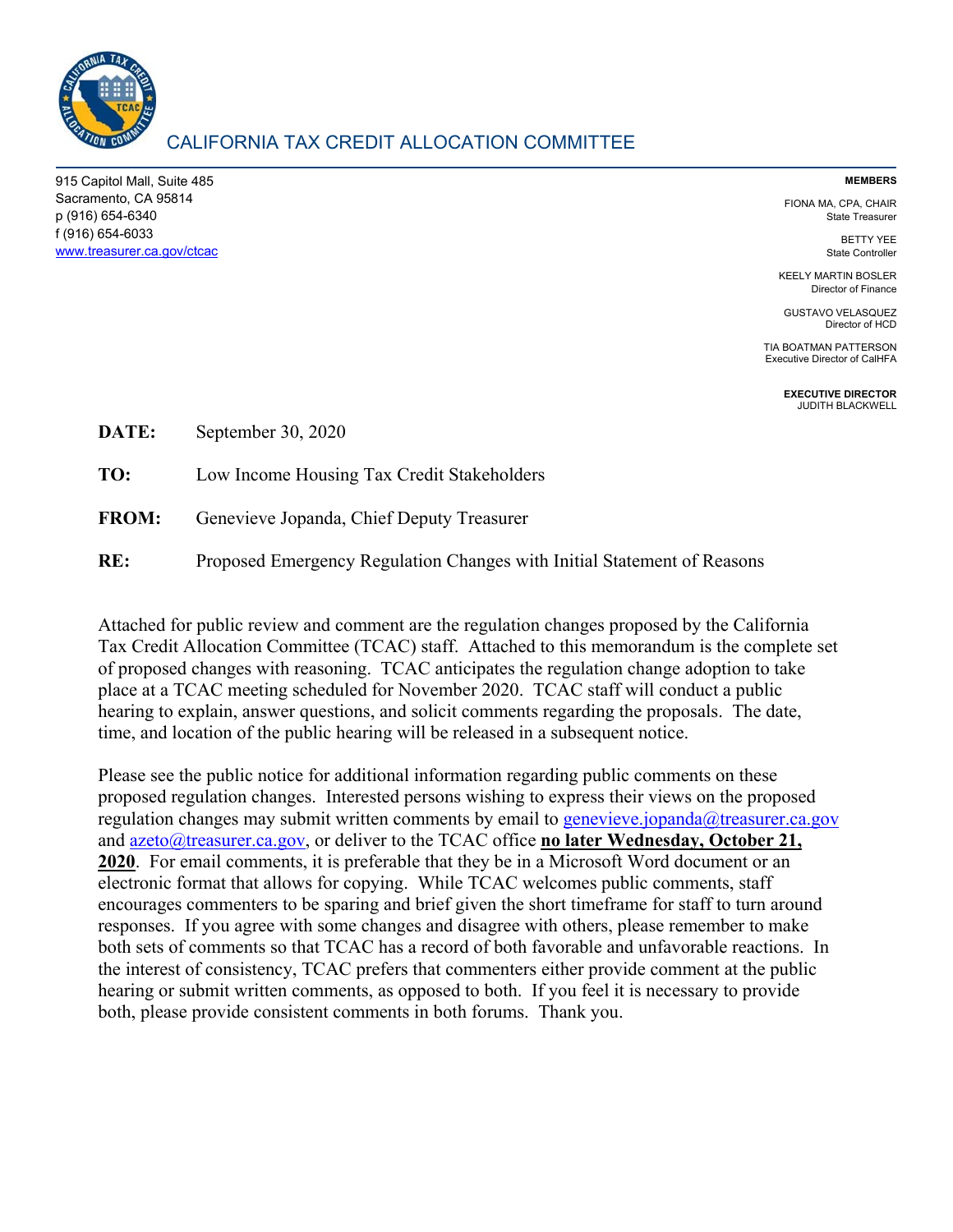### **Proposed Regulation Changes with Reasons September 30, 2020**

## **Section 10310(b)(1)**

- (b) Credit Ceiling available. The approximate amount of Tax Credits available in each reservation cycle shall be established by the Committee at a public meeting designated for that purpose, in accordance with the following provisions:
	- (1) Amount of Federal Tax Credits. The amount of Federal Tax Credits available for reservation in a reservation cycle shall be equal to the sum of:
		- (A) the per capita amount authorized by law for the year, plus or minus the unused, Federal Credit Ceiling balance from the preceding calendar year, multiplied by a percentage amount established by the Committee for said cycle;
		- $(B)$  the amount allocated, and available, under IRC Section  $42(h)(3)(D)$ as of the date that is thirty days following the application deadline for said cycle;
		- (C) the amount of Federal Credit Ceiling returned, and available, as of the date that is thirty days following the application deadline for said cycle; and,
		- (D) additional amounts of Federal Credit Ceiling, from the current or subsequent year, necessary to fully fund projects pursuant to the allocation procedures set forth in these regulations.
		- For calendar years 2020, and 2021 if applicable, the amount of the Federal Credit Ceiling established by the Further Consolidated Appropriations Act, 2020 shall be allocated pursuant to Section 10325(d)(1).

**Reason:** In recognition of the recent disasters occurring in California, the Further Consolidated Appropriations Act, 2020 (FCAA) provided TCAC with additional 9% credits totaling the amounts of the 2017 and 2018 9% federal tax credits allocated to projects in those areas. The disaster areas defined in the FCAA are located in 13 of California's 58 counties: Butte, Lake, Los Angeles, Mendocino, Napa, Nevada, Orange, San Diego, Santa Barbara, Shasta, Sonoma, Ventura, and Yuba. These disasters have intensified the widespread housing crisis in California and created housing insecurity for thousands of Californians.

The FCAA Federal Credit was anticipated to be available to projects located in the 13 counties applying in 2020 and 2021 through multiple rounds until the credits were fully allocated. Due to the overwhelming response and number of applications received for the FCAA Federal Credit requested in the July 1, 2020 round, totaling approximately \$241 million, TCAC proposes to make the small amount of remaining FCAA Federal Credits available in 2020 to waiting list projects in order to maintain eligibility for National Pool credits. The proposed regulation change still provides TCAC the ability to make any credits remaining or returned available in 2020 and 2021.

**\_\_\_\_\_\_\_\_\_\_\_\_\_\_\_\_\_\_\_\_\_\_\_\_\_\_\_\_\_\_\_\_\_\_\_\_\_\_\_\_\_\_\_\_\_\_\_\_\_\_\_\_**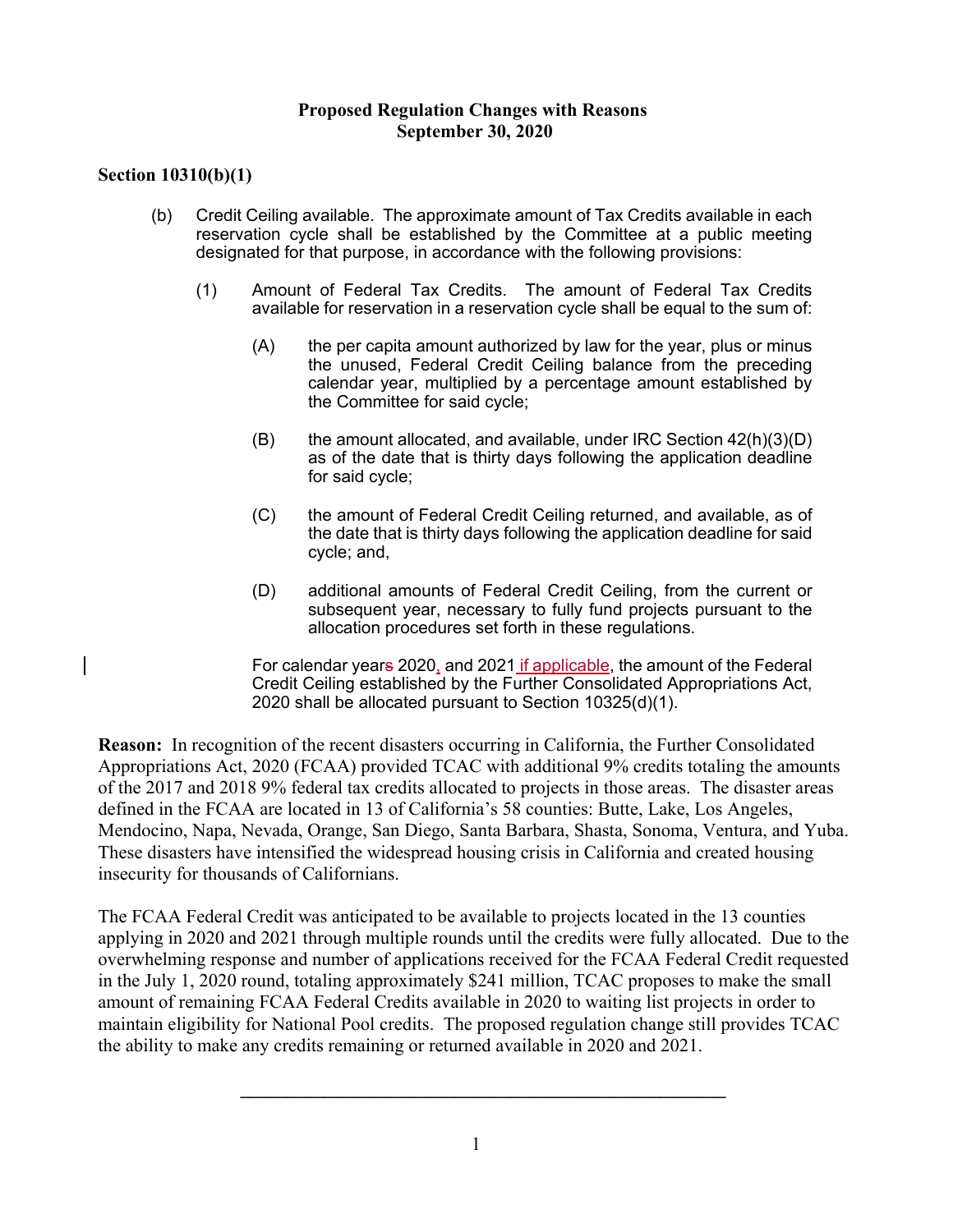#### **Section 10325(d)(1)**

- (1) Set-aside application selection. Beginning with the top-ranked application from the Nonprofit set-aside, followed by the Rural set-aside (funding the RHS and HOME program apportionment first, and the Tribal pilot apportionment second), the At Risk set-aside, and the Special Needs setaside, the highest scoring applications will have Tax Credits reserved. Credit amounts to be reserved in the set-asides will be established at the exact percentages set forth in section 10315, with the exception of the Federal Credit amount established by the Further Consolidated Appropriations Act, 2020 ("FCAA"). If the last project funded in a set-aside requires more than the credits remaining in that set-aside, such overages in the first funding round will be subtracted from that set-aside in determining the amount available in the set-aside for the second funding round. If Credits are not reserved in the first round they will be added to second round amounts in the same Set Aside. If more Tax Credits are reserved to the last project in a set-aside than are available in that set-aside during the second funding round, the overage will be taken from the Supplemental Set-Aside if there are sufficient funds. If not, the award will be counted against the amounts available from the geographic area in which the project is located. Any unused credits from any Set-Asides will be transferred to the Supplemental Set-Aside and used for Waiting List projects after the second round. Tax Credits reserved in all set-asides shall be counted within the housing type goals.
	- (A) For an application to receive a reservation within a set-aside, or within a rural set-aside apportionment, there shall be at least one dollar of Credit not yet reserved in the set-aside or apportionment.
	- (B) Set-aside applications requesting State tax credits shall be funded, even when State credits for that year have been exhausted. The necessary State credits shall be reserved from the subsequent year's aggregate annual State credit allotment.
	- (C) Except for projects competing in the rural set-aside, which shall not be eligible to compete in geographic area, unless the projects are located within a Geographic Region and no other projects have been funded within the Project's region during the year in question, after a set-aside is reserved all remaining applications competing within the set-aside shall compete in the Geographic Region.

Federal Credit established by the FCAA application selection. Applications for projects located in the counties designated as qualified 2017 and 2018 California disaster areas by the FCAA, FCAA Federal Credit shall only be reserved for (1) new construction projects also including projects that involve the demolition or rehabilitation of existing residential units that increase the unit count by (i) 25 or (ii) 50% of the existing units, whichever is greater, and adaptive re-use of non-residential structures, or (2) reconstruction or rehabilitation of an existing project located in within a FCAA disaster area fire perimeter, as designated by CAL FIRE and available on the CTCAC website, and directly damaged by the fire, and that apply for the FCAA Federal Credit. Applications shall meet all program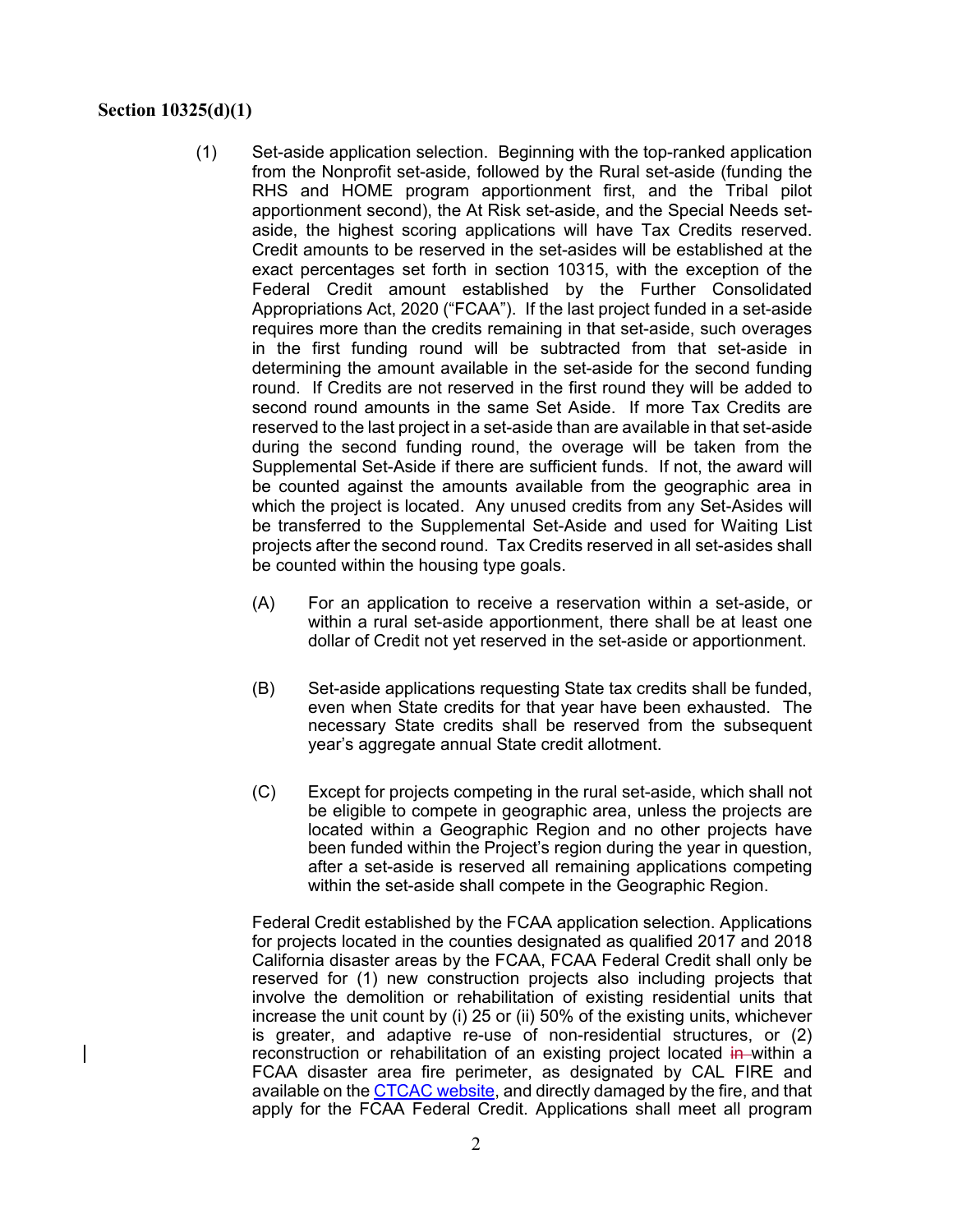eligibility requirements unless stated otherwise below, and located in the following counties: Butte, Lake, Los Angeles, Mendocino, Napa, Nevada, Orange, San Diego, Santa Barbara, Shasta, Sonoma, Ventura, and Yuba.

Applications for projects applying for FCAA Federal Credit shall be competitively scored within the county apportionment under the system delineated in Sections 10325(c)(1) through (3), (4)(B), and (6). In the cases where applications receive the same score, the following tiebreakers shall be employed: First, a formal letter of support for the specific project from the Local Reviewing Agency (LRA) outlining how the project will contribute to the community's recovery efforts submitted in the application or received by TCAC no later than 14 days following the application filing deadline; Second, the application with the greatest number of proposed Tax Credit Units per annual Federal Tax Credit amount requested; and Third, the application with the greatest number of proposed bedrooms within the proposed Tax Credit Units.

For projects located within a FCAA disaster area fire perimeter, as designated by CAL FIRE and available on the **CTCAC website**, applying for FCAA Federal Credit in the 2020 funding round-and in the 2021 first funding round, local approvals and zoning requirements of Section 10325(f)(4) must be evidenced to CTCAC no later than June 1, 2021. Failure to do so shall result in rescission of the Tax Credit Reservation on June 2, 2021. For the 2021 second funding round, local approvals and zoning requirements shall be evidenced in the application as stated in Section 10325(f)(4). The deadline in this paragraph may be extended if the Executive Director finds, in his or her sole discretion, a project merits additional time due to delays directly caused by fire, war, or act of God. In considering a request the Executive Director may consider, among other things, the length of the delay and the circumstances relating to the delay.

The deferred-payment financing commitment requirements of Section 10325(f)(8) are modified for FCAA Federal Credit applications with 2017 and 2018 HCD Community Development Block Grant – Disaster Recovery (CDBG-DR) Multifamily financing as follows: a letter from an HCD identified jurisdiction stating the intent to commit a portion of that jurisdiction's HCD allocation. The letter must provide the dollar amount and the estimated date which the jurisdiction will provide TCAC a written commitment in compliance with the requirements of Section 10325(f)(8). Projects must receive these CDBG-DR funds prior to the TCAC placed-in service application deadline.

FCAA Federal Credit shall be made available starting in the 2020 second funding round in the amounts shown below:

| <b>ANNUAL FEDERAL</b><br><b>TAX CREDIT BASE</b><br>+ LOST UNIT<br><b>ALLOCATION</b> | <b>COUNTY</b> |
|-------------------------------------------------------------------------------------|---------------|
| \$40,087,453                                                                        | <b>Butte</b>  |
| \$16,365,940                                                                        | Sonoma        |
| \$5,630,499                                                                         | Los Angeles   |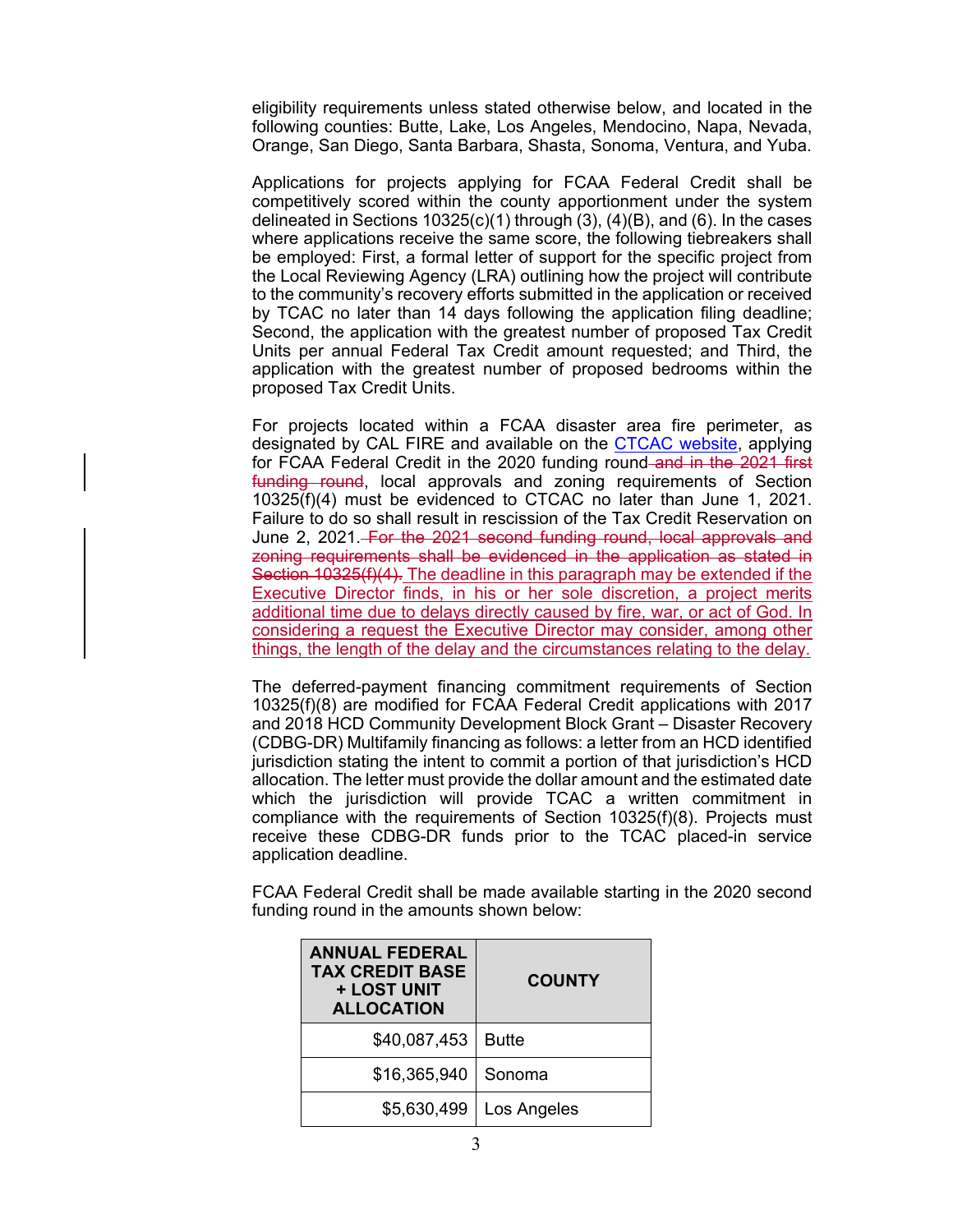| \$5,421,263  | Shasta        |
|--------------|---------------|
| \$4,975,965  | Ventura       |
| \$4,109,511  | Napa          |
| \$3,342,311  | Mendocino     |
| \$3,259,153  | Lake          |
| \$2,886,283  | Yuba          |
| \$2,816,537  | San Diego     |
| \$2,583,158  | Santa Barbara |
| \$2,580,476  | Nevada        |
| \$2,561,698  | Orange        |
| \$2,000,000  | Supplemental  |
| \$98,620,247 | TOTAL         |

The funding order shall be followed by funding the highest scoring application, if any, in each of the 13 counties. After each county has had the opportunity to fund one project, TCAC shall award the second highest scoring project in each county, if any, and continue cycling through the counties, filling each county's apportionment.

For an application to receive a FCAA Federal Credit reservation, there shall be at least one dollar of Credit not yet reserved in the county allocation so long as the county's last award does not cause the county's aggregate award amount to exceed 105 percent (105%) of the amount originally available for that county. FCAA Federal Credit allocated in excess of the county's allocation by the application of the 105% rule described above will be deducted from the Supplemental allocation. If the last application requires credits in excess of 105% of the county's allocation, that application will not be funded. Any FCAA Federal Credit remaining in a county apportionment at the end a funding round will be available in the subsequent round. For the final funding round of 2021 for FCAA Federal Credits, if the aggregate amount of Federal Credit requested does not exceed the amount available, the 105% county limit above shall not apply. If all FCAA Federal Credit in a funding round has been awarded, all remaining FCAA applications shall compete in the applicable set-aside or geographic region, provided the application meets the requirements of the set-aside or geographic region, and the requirements of Section 10325.

At the conclusion of the 2021 secondfunding round, if less than 10% of the total FCAA Federal Credit remains, all unallocated FCAA Federal Credit within the county allocations will be combined and available to remaining projects requesting FCAA Federal Credits and which meet the threshold and underwriting requirements through a waiting list. The award selection will be made from the waiting list to the counties in the order listed above. Within each county, the award selection will start with the highest ranking project located within a FCAA disaster area fire perimeter, as designated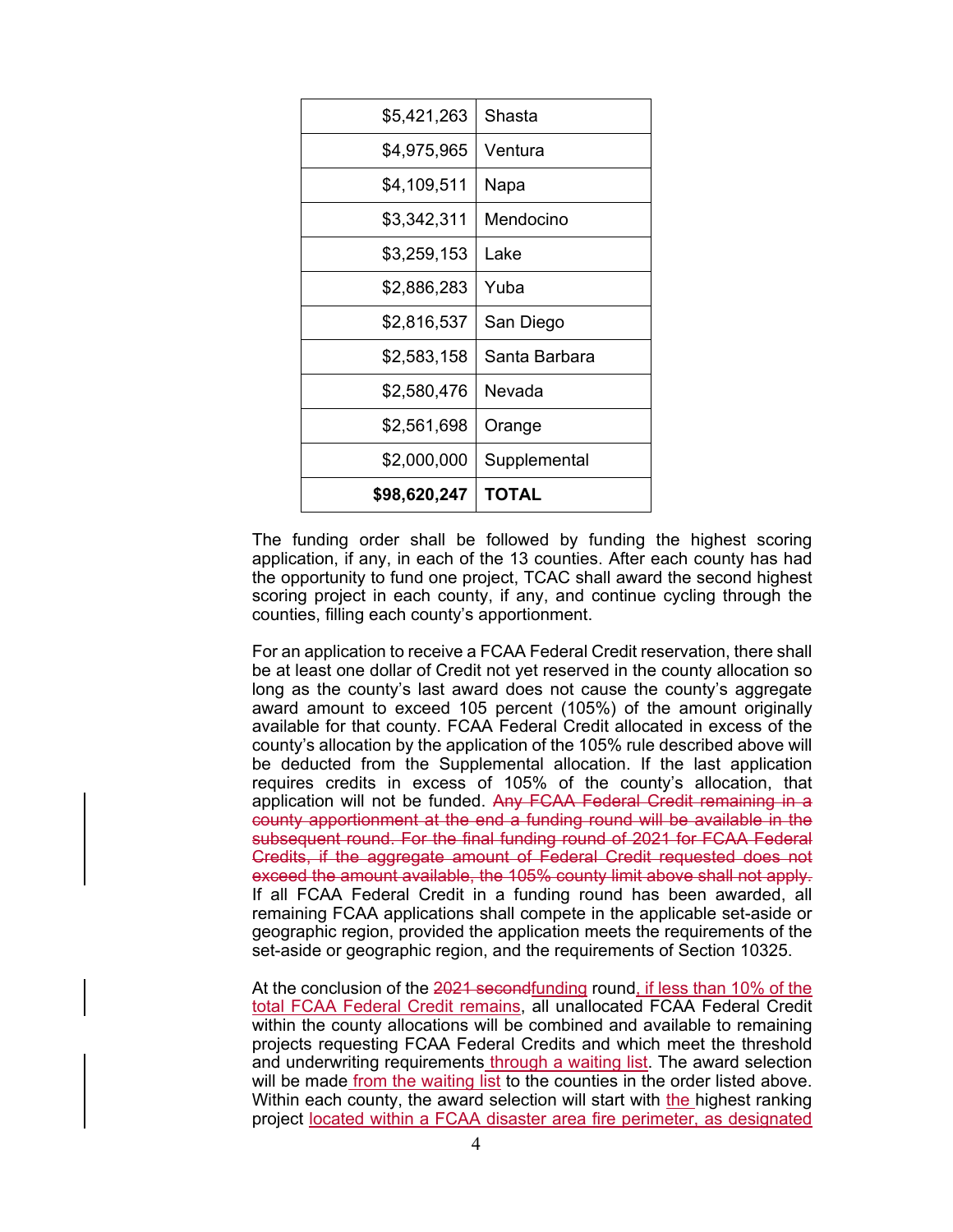by CAL FIRE and available on the CTCAC website first and continue within that county in rank order until no eligible applications remain. Subsequent to the above selection ranking, any unused FCAA Federal Credit shall be designated for projects where at least fifty percent (50%) of the Low-Income Units within the project are designated for homeless households as described in Sections 10315(b)(1) through (4) starting with the highest ranking project pursuant to Section 10325(c) without regard to the set aside or geographic region for which the application applied.

All projects awarded FCAA Federal Credit in 2020 shall be able to begin construction no later than September 1, 2021. Failure to be able to begin construction by September 1, 2021 shall result in rescission of the Tax Credit Reservation. No later than September 1, 2021, the applicant must submit to CTCAC building permits (a grading permit does not suffice to meet this requirement except that in the event that the city or county as a rule does not issue building permits prior to the completion of grading, a grading permit shall suffice; if the project is a design-build project in which the city or county does not issue building permits until designs are fully complete, the city or county shall have approved construction to begin) or the applicable tribal documents, and notice to proceed delivered to the contractor. Any returned credits following September 1, 2021 will be made available to projects from the FCAA Federal Credit waiting list as previously stated. Any new application received for a project on the waiting list shall result in that project's removal from the waiting list. Any projects awarded FCAA Federal Credit in 2021 shall be able to begin construction within 180 days of Credit Reservation and as documented above. Failure to be able to begin construction within 180 days shall result in rescission of the Tax Credit Reservation. The deadlines in this paragraph may be extended if the Executive Director finds, in his or her sole discretion, a project merits additional time due to delays directly caused by fire, war, or act of God. In considering a request the Executive Director may consider, among other things, the length of the delay and the circumstances relating to the delay.

The FCAA Federal Credit amount shall not be counted towards the set asides of Section 10315, the housing type goals of Section 10315(h), or the geographic apportionments of Section 10315(i). Applications for FCAA Federal Credit shall not be counted towards the four (4) awards limit of Section 10325(c). Notwithstanding Section 10325(f)(9)(C), the maximum annual Federal Tax Credits available for award to any one project in any funding round applying for FCAA Federal Credit shall not exceed Five Million Dollars (\$5,000,000). Applications for FCAA Federal Credit are not eligible for State Tax Credits.

**Reason:** Consistent with the proposed change in Section 10310(b)(1) above, TCAC proposes to remove references to rounds in 2021 since the FCAA Federal Credits are expected to be fully allocated by the end of 2020. The proposed regulation change provides the Executive Director discretion to extend the June 1, 2020 deadline to meet local approvals and zoning requirements of Section  $10325(f)(4)$  under specific circumstances.

As stated previously, the overwhelming demand in FCAA Federal Credit with requests totaling approximately \$241 million has resulted in TCAC proposing to award the small remaining FCAA Federal Credit available in 2020 to maintain eligibility for National Pool credits. The proposed regulation change allows TCAC to employ the aggregation of any remaining FCAA Federal Credit